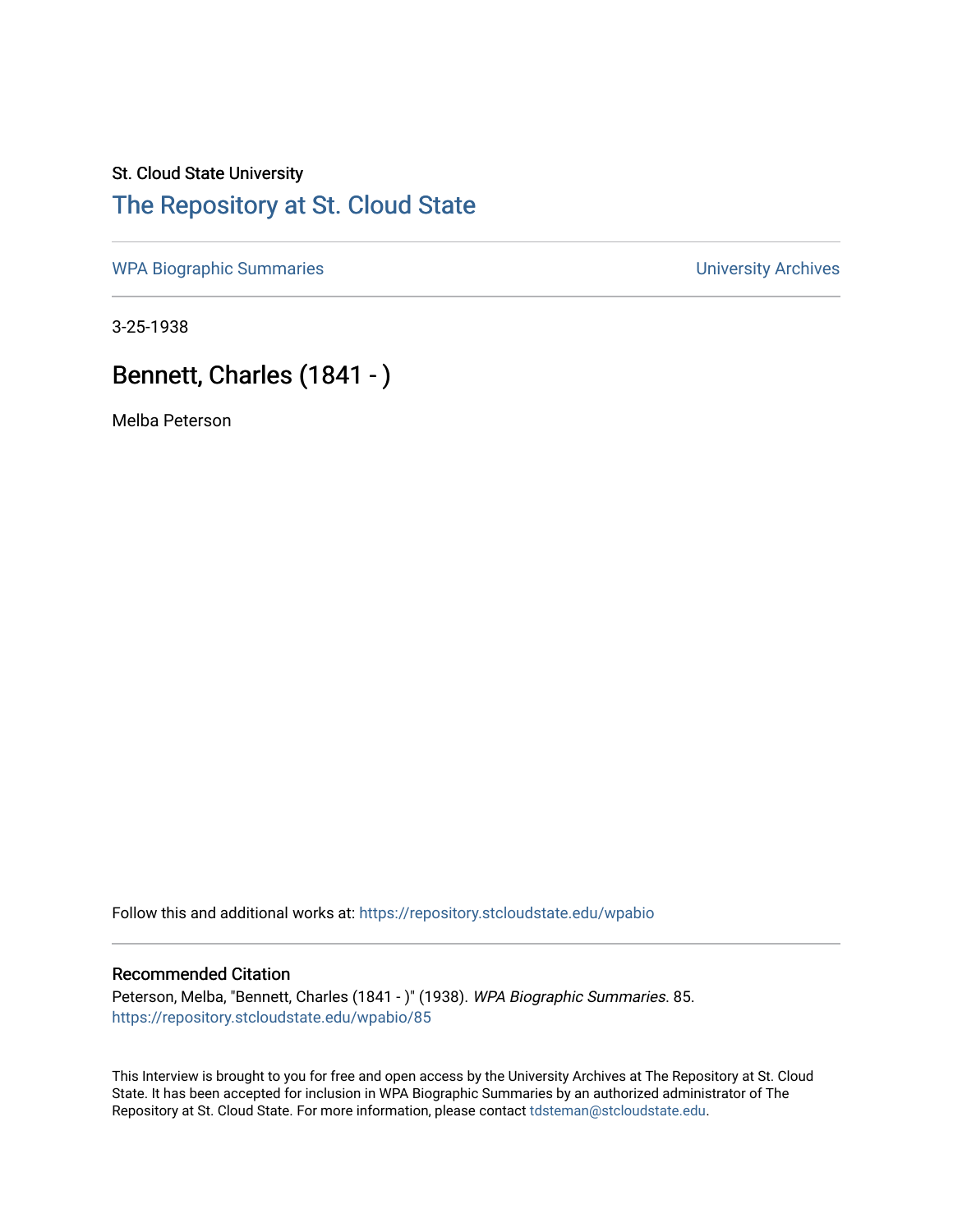#### BENNETT, CHARLES H.

#### File No. 89

Charles Bennett was born in Canada March 14, 1841. His early years were spent there. For about four years he was engaged in the mercantile business, and the next two in the milling business.

In 1869, Charles came to Sauk Centre where he worked in the flour mill of Moore and McClure. He was promoted to general superintendent of the mills.

In 1875. Charles Bennett married Margaret Fowlds, a native of Scotland. They had two children in 1881, Thomas E. and Theresa E.

Charles Bennett was instrumental in getting the city park where the old Grubas Brewery stood.

> Copied from: Upper Mississippi Valley History March 25, 1938 Date Copied: Mel ba Peterson Copied by: